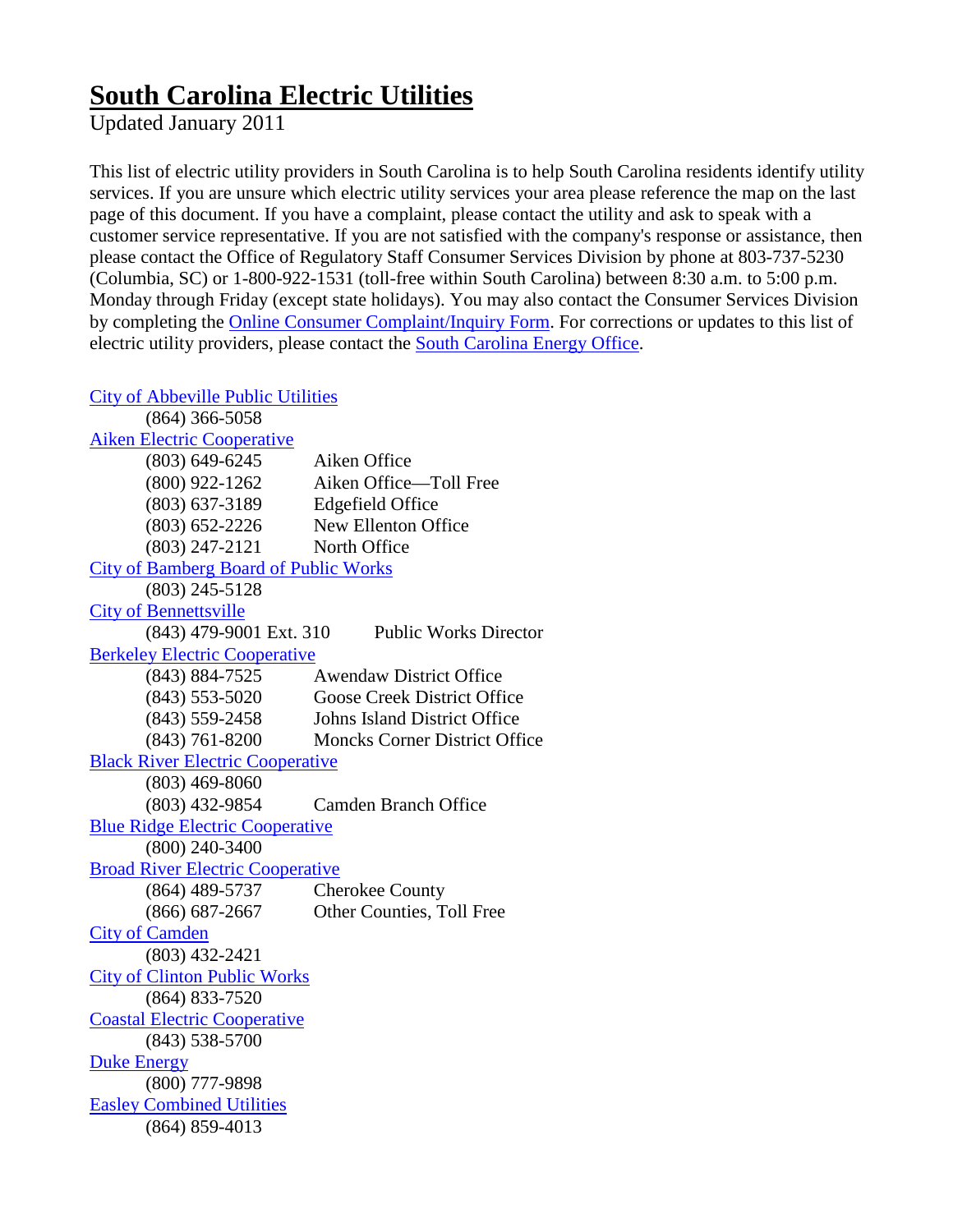[Edisto Electric Cooperative](http://www.edistoelectric.net/contact.htm) (803) 245-5141 [Fairfield Electric Cooperative](http://www.fairfield.coop/) (803) 754-0153 Blythewood Office (803) 635-4621 Winnsboro Office (800) 628-0336 Toll Free [Gaffney Board of Public Works](http://www.gbpw.com/custserv.aspx) (864) 488-8820 [City of Georgetown Electric Utility Department](http://cogsc.com/Electric/Electric.cfm) (843) 545-4600 [Greenwood Commission of Public Works](http://www.greenwoodcpw.com/contact.html) (864) 942-8100 (877) 622-3360 Toll Free [Greer Commission of Public Works](http://www.greercpw.com/?page_id=100) (864) 848-5500 [Horry Electric Cooperative](http://www.horryelectric.com/contact.aspx) (843) 369-2211 Conway—Main Office (843) 650-7530 Socastee Office [Laurens Commission of Public Works](http://www.lcpw.com/) (864) 681-4300 [Laurens Electric Cooperative](http://www.laurenselectric.com/howContact.html) (864) 682-3141 Laurens Office (864) 288-7412 Mauldin Office (864) 476-3223 Woodruff Office (864) 697-6650 Joanna Office (800) 942-3141 Toll Free [Little River Electric Cooperative](http://www.littleriverelectric.com/) (864) 366-2141 Abbeville Office (864) 391-2840 McCormick Office (800) 459-2141 Toll Free [Lockhart Power Company](http://www.lockhartpower.com/) (800) 368-1289 Toll Free [Lynches River Electric Cooperative](http://www.lynchesriver.com/) (843) 672-6111 (800) 922-3486 Toll Free [Marlboro Electric Cooperative](http://www.marlboroelectric.net/) (843) 479-3855 (800) 922-9174 Toll Free [McCormick Commission of Public Works](http://www.townofmccormicksc.org/index.php?option=com_content&view=article&id=13&Itemid=52) (864) 852-2225 [Mid-Carolina Electric Cooperative](http://www.mcecoop.com/) (803) 749-6400 Customer Service (888) 813-8000 Toll Free [Newberry Electric Cooperative](http://www.nec.coop/article.aspx?categID=3&articleID=675) (803) 276-1121 (800) 479-8838 Toll Free [City of Newberry Utilities](http://www.cityofnewberry.com/index.php?option=com_contact&catid=22&Itemid=3) (803) 321-1018 [Orangeburg Department of Public Utilities](http://www.orbgdpu.com/contact.htm) (803) 268-4050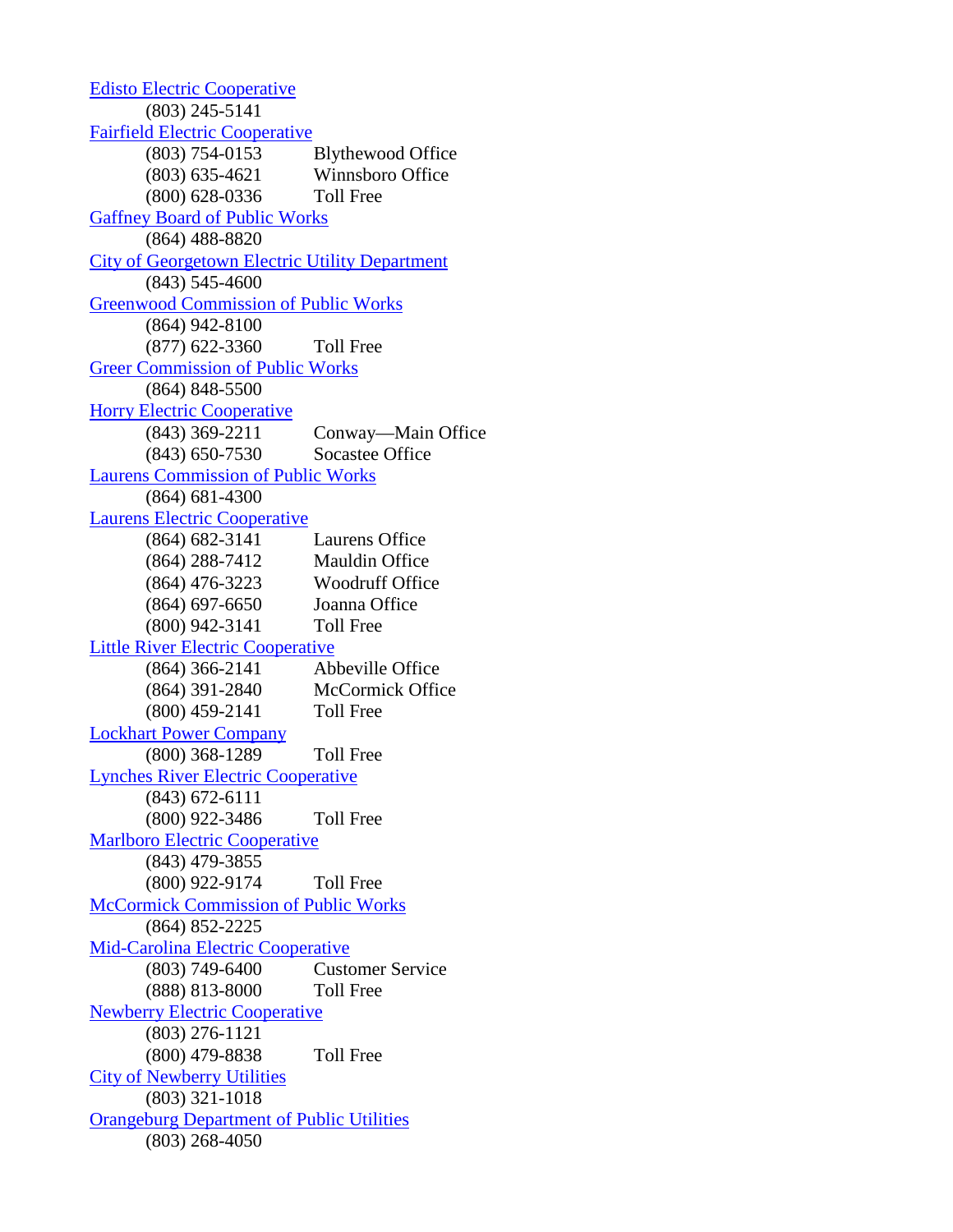[Palmetto Electric Cooperative](http://www.palelec.com/contact/index.cfm) **(**803) 943-2211 Hampton (843) 681-5551 Hilton Head (843) 208-5551 New River (843) 726-5551 Ridgeland (800) 922-5551 Toll Free [Pee Dee Electric Cooperative](http://www.peedeeelectric.com/subcontent.asp?id=41015194046pnjrnjptm) (843) 665-4070 (866) 747-0060 Toll Free [Progress Energy Carolinas](http://www.progress-energy.com/shared/contactus/carolinas.asp) (800) 452-2777 [Town of Prosperity](http://www.prosperitysc.com/page/townutils) (803) 364-2622 [City of Rock Hill Utilities Department](http://www.ci.rock-hill.sc.us/dynSubPage.aspx?deptID=19&pLinkID=0) (803) 325-2500 [Santee Cooper](http://www.santeecooper.com/customerservice/offices/index.html) (843) 761-8000 Moncks Corner Office (843) 248-5755 Conway Office (843) 756-5541 Loris Office (843) 651-1598 Murrels Inlet/ Garden City Office (843) 448-2411 Myrtle Beach Office (843) 249-3505 North Myrtle Beach Office (843) 237-9222 Pawleys Island Office (843) 567-3346 St Stephen Office [Santee Electric Cooperative](http://www.santee.org/about/contact.aspx) (843) 546-4521 Georgetown Office (843) 558-3313 Hemingway Office (843) 355-6187 Kingstree Office (843) 374-3000 Lake City Office (803) 473-4036 Manning Office (843) 493-5745 Pamplico Office [City of Seneca Light and Water](http://www.seneca.sc.us/Departments/LightWater.aspx) (864) 885-2723 [South Carolina Electric and Gas](http://www.sceg.com/en/) (800) 251-7234 [Tri-County Electric Cooperative](http://tri-countyelectric.net/index.php?option=com_content&view=article&id=10&Itemid=10) (803) 353-8746 Richland District Office (803) 854-3166 Santee District Office (877) 874-1215 Santee District Office (Toll Free) (803) 874-1215 St. Matthews Office (877) 874-1215 St. Matthews Office (Toll Free) [City of Union Utility Department](http://www.cityofunion.net/site/cpage.asp?cpage_id=140016447&sec_id=140005136) (864) 429-1721 [Westminster Commission of Public Works](http://www.westminstersc.com/city.htm) (864) 647-3200 [Town of Winnsboro](http://www.downtownwinnsboro.com/government.html) (803) 635-4041 Ext. 113 or 109 [York Electric Cooperative](https://www.yorkelectric.net/cgi/forms/forms.cgi?form=8) (803) 684-4247 Main Office (800) 582-8810 Toll Free